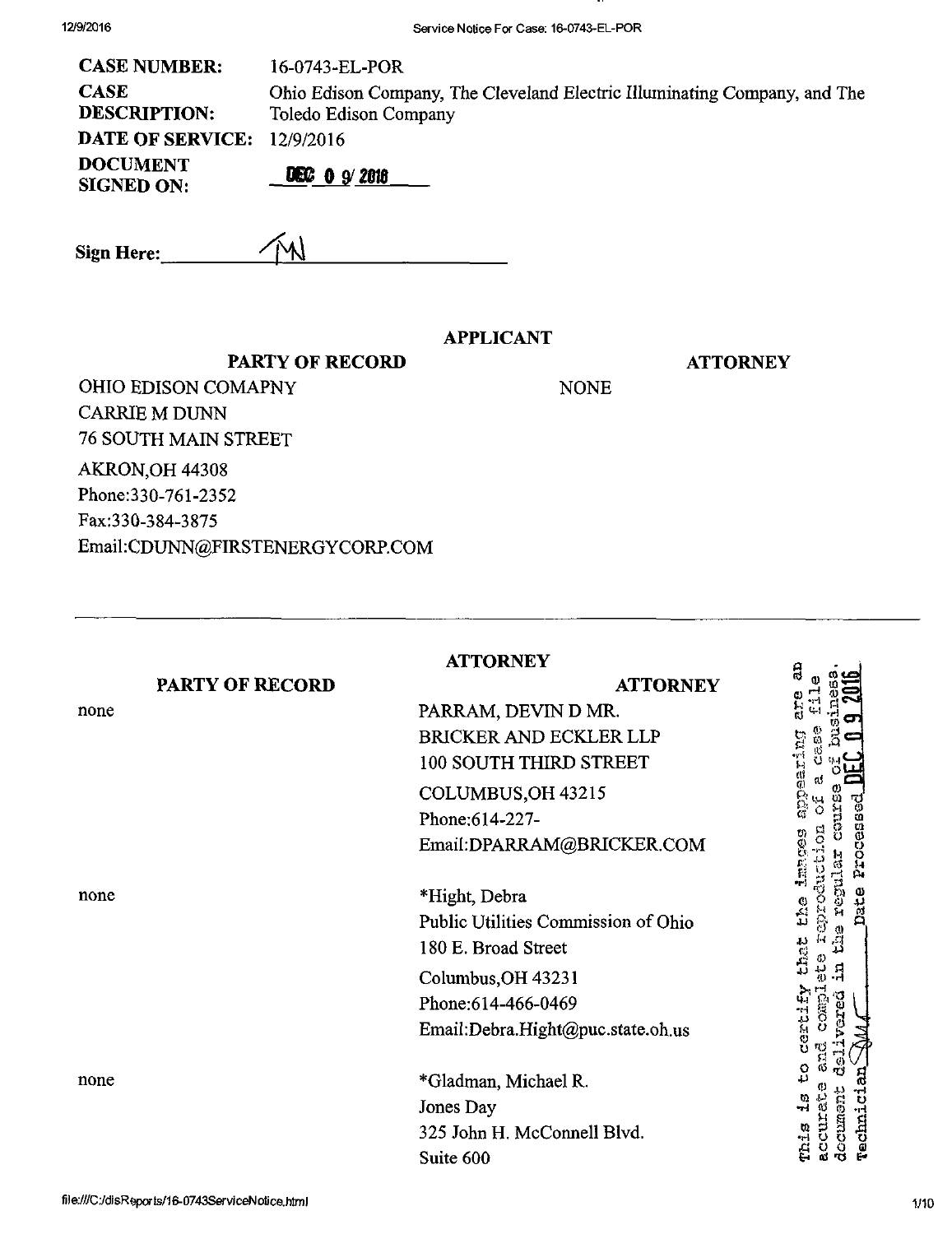| 12/9/2016 | Service Notice For Case: 16-0743-EL-POR      |
|-----------|----------------------------------------------|
|           | Columbus, OH 43215                           |
|           | Phone: 614-281-3865                          |
|           | Fax:614-461-4198                             |
|           | Email:mrgladman@jonesday.com                 |
| none      | *Allwein, Christopher J. Mr.                 |
|           | Kegler Brown Hill & Ritter, LPA              |
|           | 65 East State Street                         |
|           | Suite 1800                                   |
|           | Columbus, OH 43215                           |
|           | Phone: (614) 462-5400                        |
|           | Fax:614-464-2634                             |
|           | Email:callwein@keglerbrown.com               |
| none      | *Orahood, Teresa                             |
|           | Bricker & Eckler LLP                         |
|           | 100 South Third Street                       |
|           | Columbus, OH 43215-4291                      |
|           | Phone: (614) 227-4821                        |
|           | Fax: (614) 227-2390                          |
|           | Email:torahood@bricker.com                   |
| none      | *Scott, Tonnetta Ms.                         |
|           | Ohio Attorney General                        |
|           | 30 East Broad Street                         |
|           | Columbus, OH 43215                           |
|           | Phone: (614)466-4395                         |
|           | Fax:(614)466-4395                            |
|           | Email:tonnetta.scott@ohioattorneygeneral.gov |
| none      | *Coffey, Sandra                              |
|           | Public Utilities Commission of Ohio          |
|           | 180 E. Broad St.                             |
|           | Columbus, OH 43215                           |
|           | Phone: (614) 728-2516                        |
|           | Fax:(614) 728-8373                           |
|           | Email:Sandra.Coffey@puc.state.oh.us          |
| none      | *Ostrowski, Erika Ms.                        |
|           | <b>FirstEnergy Service Company</b>           |
|           | 76 South Main Street                         |
|           | <b>Akron, OH 44308</b>                       |
|           | Phone: 330-384-5803                          |
|           |                                              |

ш.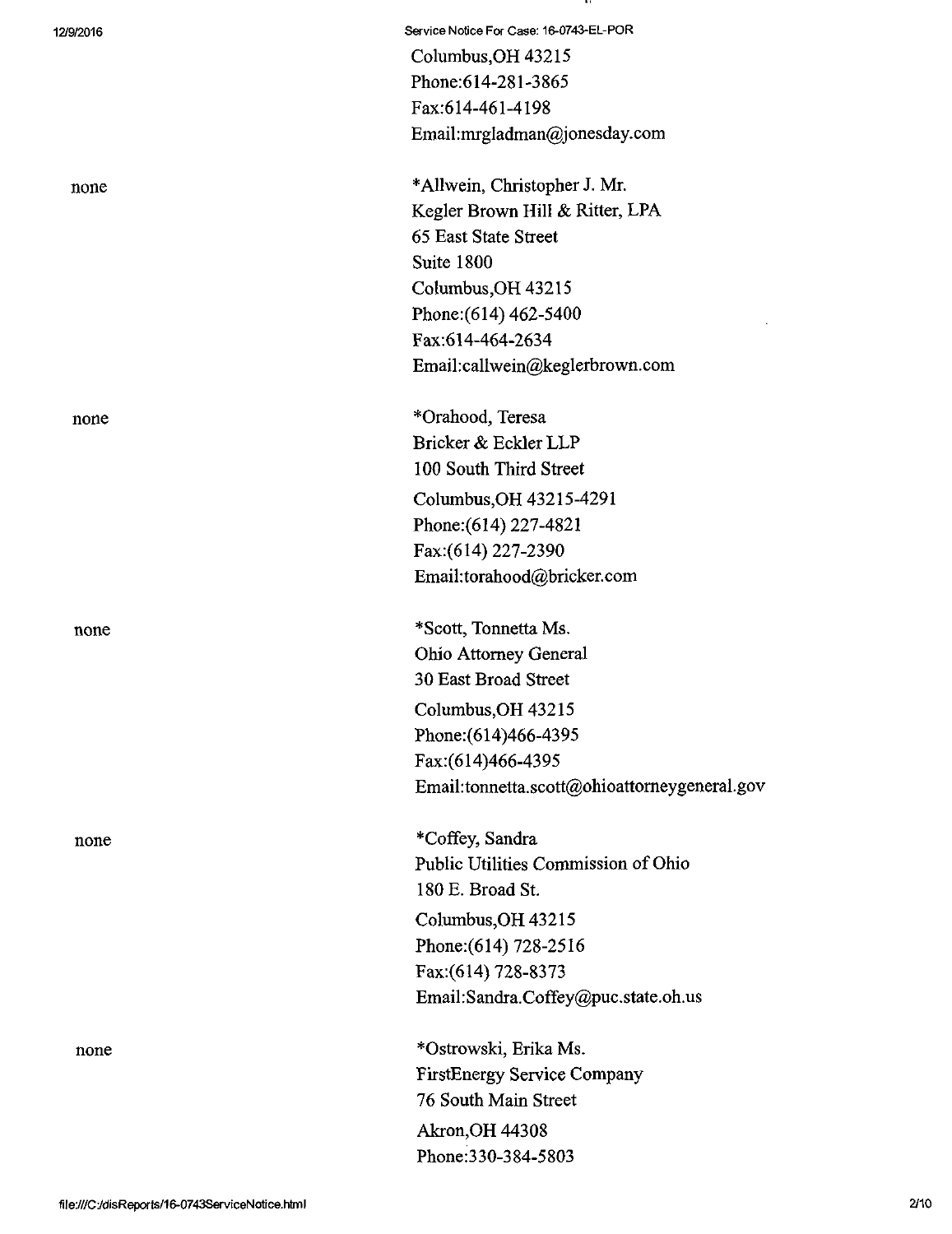| 12/9/2016 | Service Notice For Case: 16-0743-EL-POR |
|-----------|-----------------------------------------|
|           | Fax:330-384-3875                        |
|           | Email:eostrowski@firstenergycorp.com    |
| none      | *Bingham, Deb J. Ms.                    |
|           | Office of the Ohio Consumers' Counsel   |
|           | 10 W. Broad St., 18th Fl.               |
|           | Columbus, OH 43215                      |
|           | Phone: 614-466-1311                     |
|           | Fax:614-466-9475                        |
|           | Email:bingham@occ.state.oh.us           |
| none      | PAUL WHITFIELD, ANGELA M                |
|           | CARPENTER LIPPS & LELAND LLP            |
|           | 280 PLAZA SUITE 1300                    |
|           | <b>280 NORTH HIGH STREET</b>            |
|           | COLUMBUS, OH 43215                      |
| none      | *Sechler, Joel E Mr.                    |
|           | Carpenter Lipps & Leland LLP            |
|           | 280 Plaza, Suite 1300                   |
|           | 280 N. High Street                      |
|           | Columbus, OH 43215                      |
|           | Phone: (614) 365-4100                   |
|           | Fax: (614) 365-9145                     |
|           | Email:sechler@carpenterlipps.com        |
| none      | *Kolich, Kathy J Ms.                    |
|           | Kathy J. Kolich, Attorney at Law        |
|           | 1521 Hightower Drive                    |
|           | Uniontown, OH 44685                     |
|           | Phone: 330-316-2378                     |
|           | Fax:330-384-3875                        |
|           | Email:kjklaw@yahoo.com                  |
| none      | *Smith, Cheryl A Ms.                    |
|           | Carpenter Lipps & Leland                |
|           | 280 N. High Street                      |
|           | Suite 1300                              |
|           | Columbus, OH 43081                      |
|           | Phone: 614-365-4100                     |
|           | Fax:614-365-9145                        |
|           | Email:smith@carpenterlipps.com          |
|           |                                         |

. .

\*Walter, Danielle G Ms.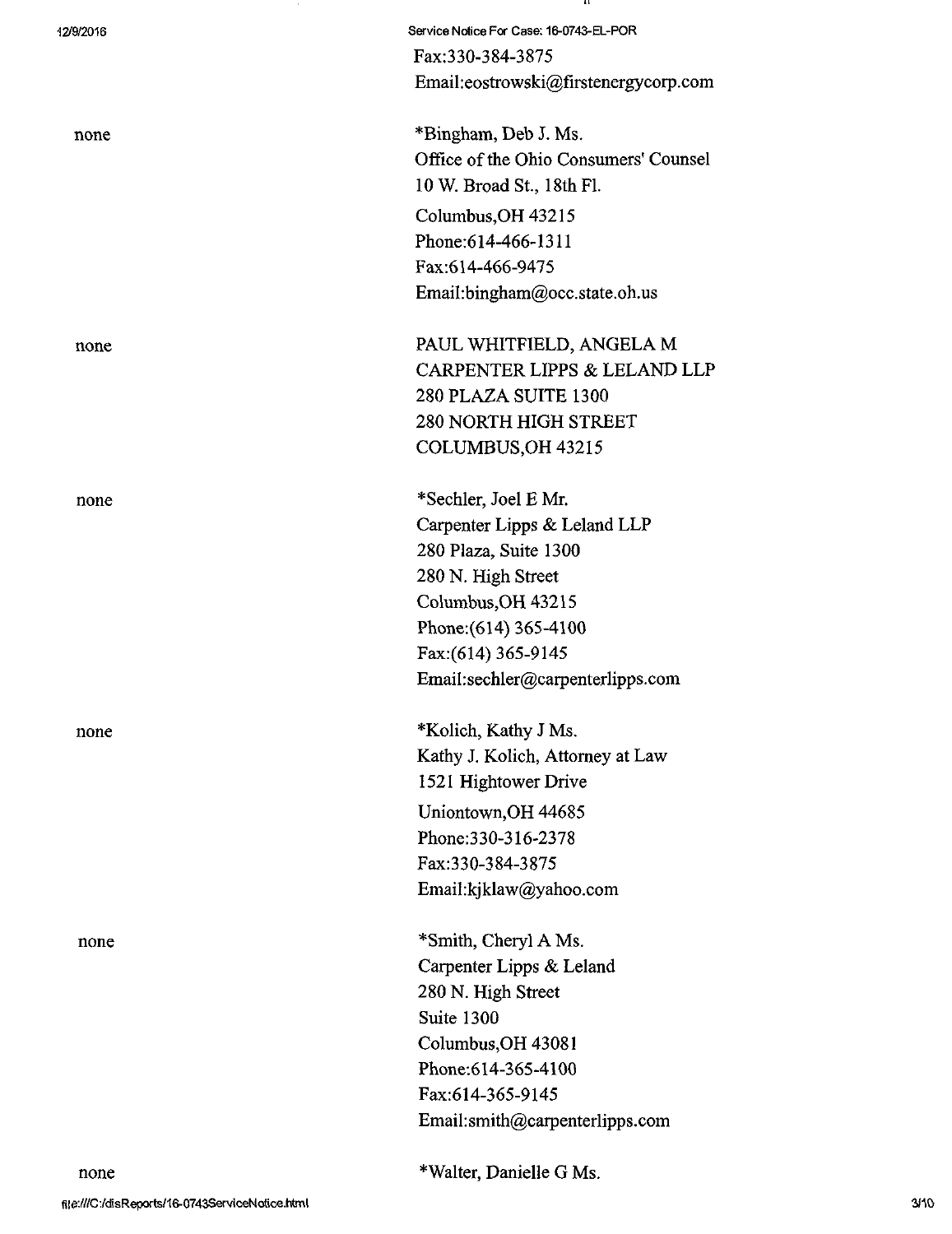| 12/9/2016 | Service Notice For Case: 16-0743-EL-POR<br>Carpenter Lipps & Leland LLP |
|-----------|-------------------------------------------------------------------------|
|           | 280 N. High Street                                                      |
|           | Suite 1300                                                              |
|           | Columbus, OH 43215                                                      |
|           | Phone: (614)365-4104                                                    |
|           | Email:ghiloni@carpenterlipps.com                                        |
|           |                                                                         |
| none      | *Hight, Debra                                                           |
|           | Public Utilities Commission of Ohio                                     |
|           | 180 E. Broad Street                                                     |
|           | Columbus, OH 43231                                                      |
|           | Phone: 614-466-0469                                                     |
|           | Email:Debra.Hight@puc.state.oh.us                                       |
| none      | *Leach-Payne, Vicki L. Ms.                                              |
|           | McNees Wallace & Nurick LLC                                             |
|           | 21 E. State St., 17th Floor                                             |
|           | Columbus, OH 43215                                                      |
|           | Phone:614-719-2847                                                      |
|           | Fax:614-469-4653                                                        |
|           |                                                                         |
|           | Email:vleach-payne@mwncmh.com                                           |
| none      | *Gladman, Michael R.                                                    |
|           | Jones Day                                                               |
|           | 325 John H. McConnell Blvd.                                             |
|           | Suite 600                                                               |
|           | Columbus, OH 43215                                                      |
|           | Phone: 614-281-3865                                                     |
|           | Fax:614-461-4198                                                        |
|           | Email:mrgladman@jonesday.com                                            |
| none      | *Gladman, Michael R.                                                    |
|           | Jones Day                                                               |
|           | 325 John H. McConnell Blvd.                                             |
|           | Suite 600                                                               |
|           | Columbus, OH 43215                                                      |
|           | Phone: 614-281-3865                                                     |
|           | Fax:614-461-4198                                                        |
|           | Email:mrgladman@jonesday.com                                            |
| none      | *Chapman, Tara L Ms.                                                    |
|           | <b>IGS</b> Energy                                                       |
|           | 6100 Emerald Parkway                                                    |

 $\sim 10$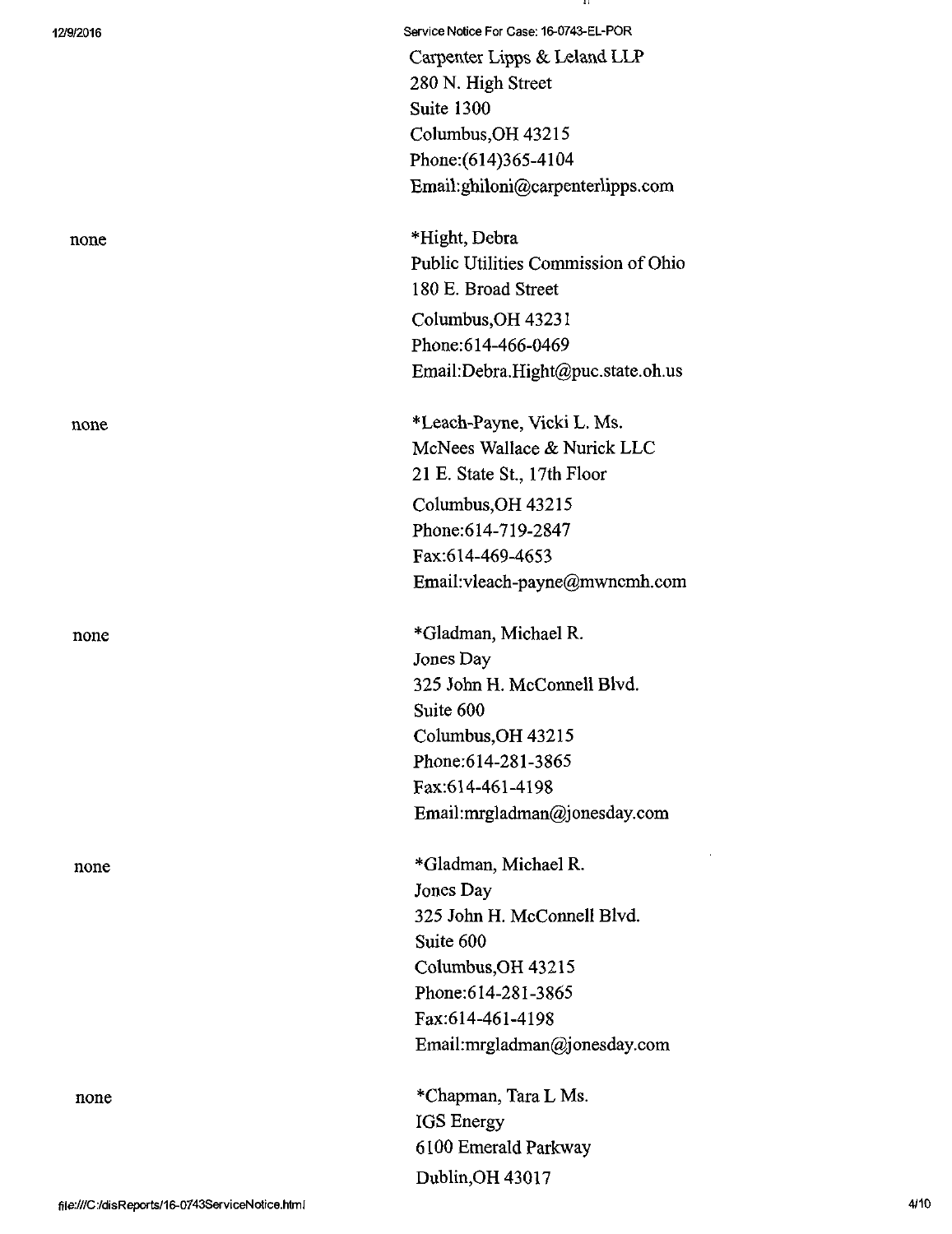| 12/9/2016 | Service Notice For Case: 16-0743-EL-POR |
|-----------|-----------------------------------------|
|           | Phone: (614) 659-5058                   |
|           | Fax:855-726-3542                        |
|           | Email:tchapman@igsenergy.com            |
| none      | *Allwein, Christopher J. Mr.            |
|           | Kegler Brown Hill & Ritter, LPA         |
|           | 65 East State Street                    |
|           | Suite 1800                              |
|           | Columbus, OH 43215                      |
|           | Phone: (614) 462-5400                   |
|           | Fax:614-464-2634                        |
|           | Email:callwein@keglerbrown.com          |
| none      | *Dougherty, Trent A Mr.                 |
|           | Ohio Environmental Council              |
|           | 1145 Chesapeake Ave                     |
|           | Suite I                                 |
|           | Columbus, OH 43212                      |
|           | Phone:614-487-7506                      |
|           | Fax:614-487-7510                        |
|           | Email:trent@theoec.org                  |
|           |                                         |
| none      | *Gaunder, Debra A                       |
|           | Carpenter Lipps & Leland LLP            |
|           | 280 N High Street, Suite 1300           |
|           | Columbus, OH 43215                      |
|           | Phone: 614-300-4005                     |
|           | Fax:614-365-9145                        |
|           | Email:gaunder@carpenterlipps.com        |
| none      | *Mooney, Colleen L                      |
|           | <b>OPAE</b>                             |
|           | PO Box 12451                            |
|           | Columbus, OH 43212-2451                 |
|           | Phone:614-488-5739                      |
|           | Email: cmooney@ohiopartners.org         |
| none      | *Orahood, Teresa                        |
|           | Bricker & Eckler LLP                    |
|           | 100 South Third Street                  |
|           | Columbus, OH 43215-4291                 |
|           | Phone: (614) 227-4821                   |
|           | Fax:(614) 227-2390                      |

 $\mathbf{a}$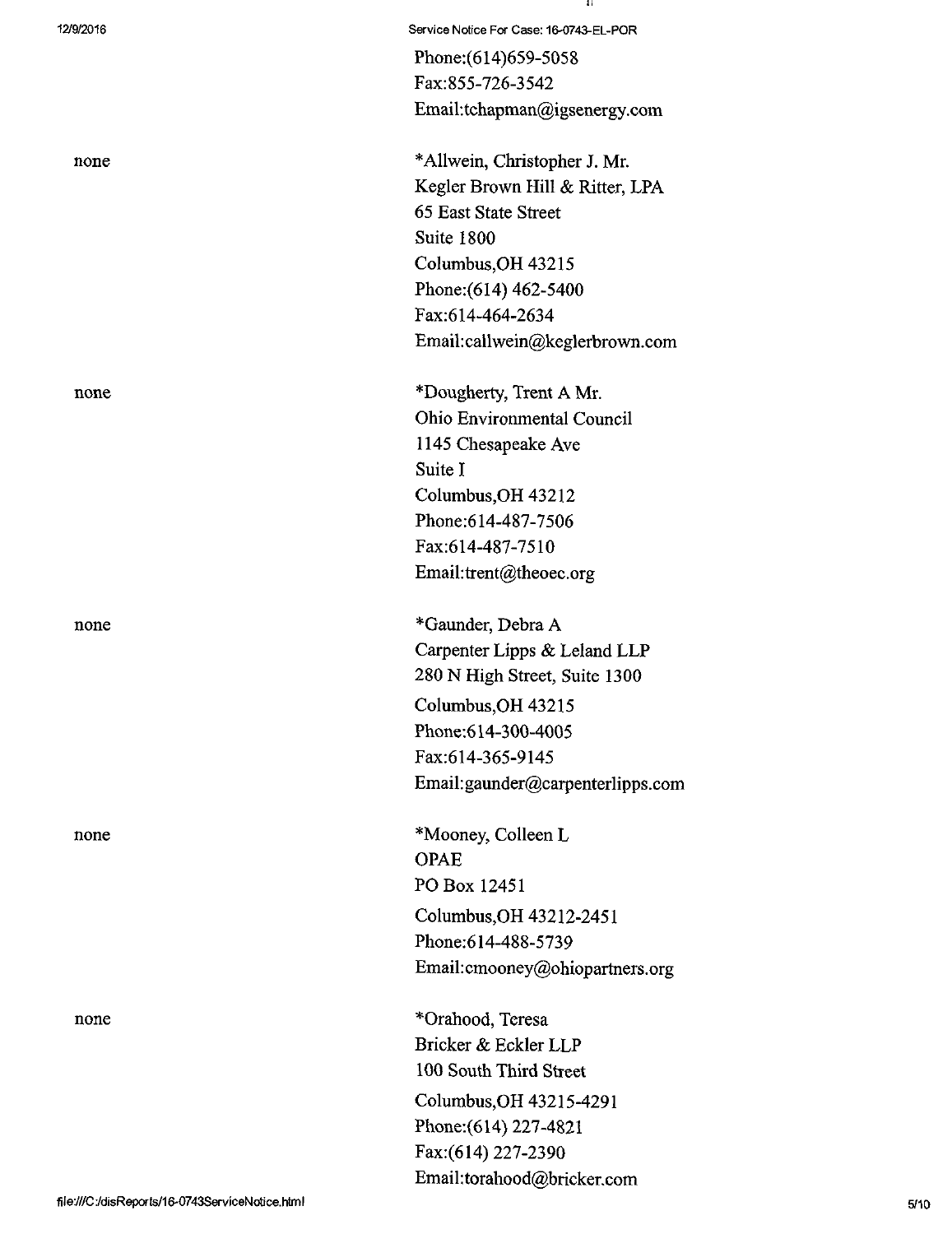none

none  $*$ Dove, Robert Mr. The Law Office of Robert Dove PO Box 13442 Columbus,OH 43213 Phone:(614)286-4183 Email:[rdove@attomeydove.com](mailto:rdove@attomeydove.com) 

none \*Williams, Samantha Natural Resources Defense Council 20 N.Wacker Drive Ste 1600 Chicago,IL 60606 Phone:415-533-2060 Email:[swilliams@nrdc.org](mailto:swilliams@nrdc.org) 

none HEALEY, CHRISTOPHER OHIO CONSUMERS COUNSEL 10 W BROAD STREET 18TH FLOOR COLUMBUS,OH 43215 Phone:614-466-9571 Email:[CHRISTOPHER.HEALEY@OCC.OHIO.GOV](mailto:CHRISTOPHER.HEALEY@OCC.OHIO.GOV) 

none \*Leppla, Miranda R Ms. The Ohio Environmental Council 1145 Chesapeake Avenue Suite I Columbus,OH 43212 Phone:(614)487-7506 Fax:(614)487-7506 Email:[mleppla@theoec.org](mailto:mleppla@theoec.org) 

none KELTER, ROBERT ATTORNEY AT LAW ENVIRONMENTAL LAW & POLICY CENTER 35 EAST WACKER DRIVE SUITE 1600 CHICAGO ,IL 60601-2206 Phone:312-795-3734 Fax:312-795-3730 Email:[RKELTER@ELPC.ORG](mailto:RKELTER@ELPC.ORG) 

> \*Brigner, Gina L Ms. Ohio Consumers' Counsel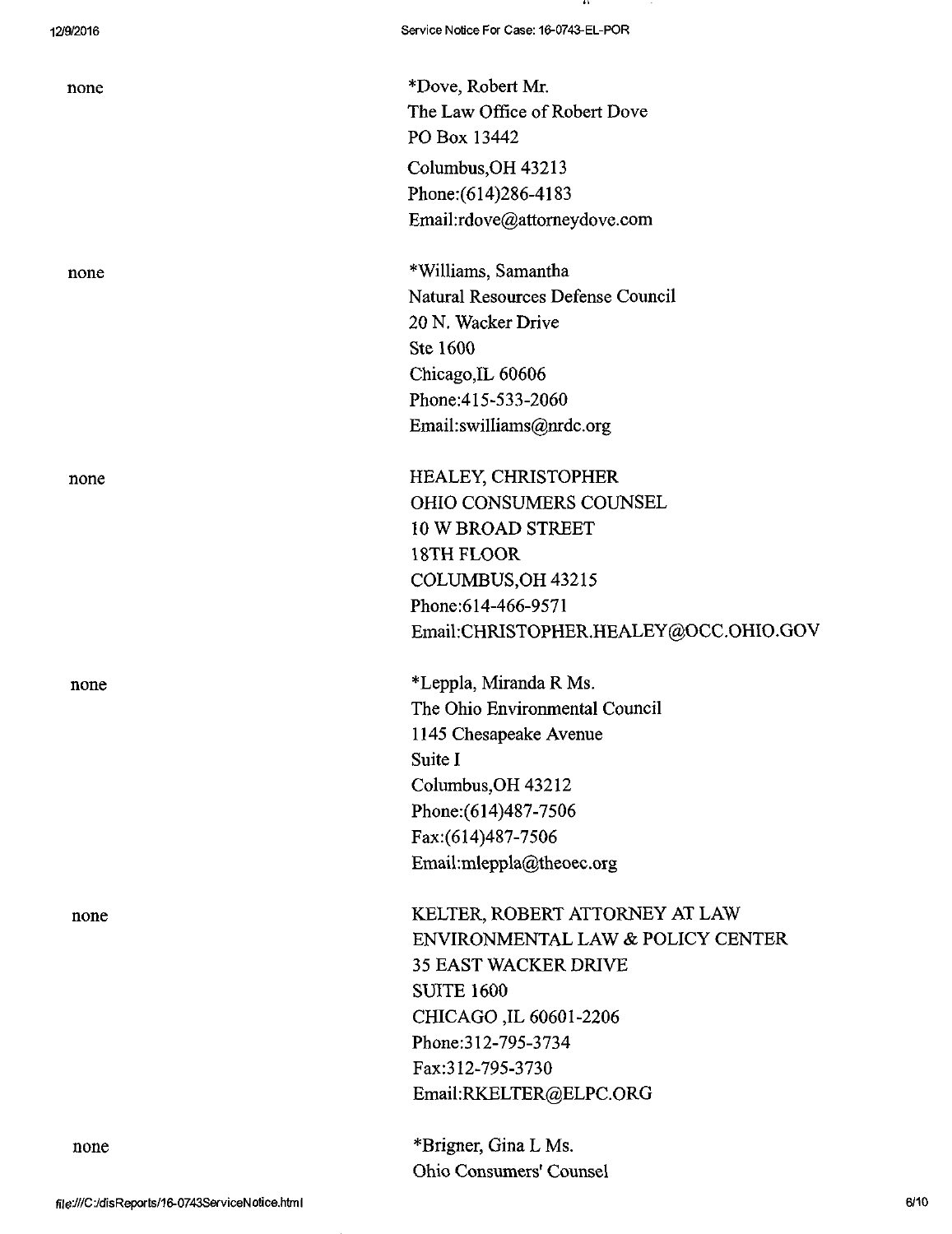| 12/9/2016 | Service Notice For Case: 16-0743-EL-POR      |
|-----------|----------------------------------------------|
|           | 10 W. Broad, 18th Floor                      |
|           | Columbus, OH 43215                           |
|           | Phone: 614-644-0684                          |
|           | Fax:614-466-9475                             |
|           | Email:brigner@occ.state.oh.us                |
| none      | STINSON, DANE                                |
|           | <b>BRICKER &amp; ECKLER</b>                  |
|           | 100 S. THIRD STREET                          |
|           | COLUMBUS, OH 43215                           |
|           | Phone: 614-227-4854                          |
|           | Fax:614-221-0479                             |
| none      | *Miller, Vesta R                             |
|           | Public Utilities Commission of Ohio          |
|           | 180 East Broad Street                        |
|           | Columbus, OH 43215                           |
|           | Phone: 614-466-7702                          |
|           | Email: Vesta.Miller@puc.state.oh.us          |
| none      | *Scott, Tonnetta Ms.                         |
|           | Ohio Attorney General                        |
|           | 30 East Broad Street                         |
|           | Columbus, OH 43215                           |
|           | Phone: (614)466-4395                         |
|           | Fax:(614)466-4395                            |
|           | Email:tonnetta.scott@ohioattorneygeneral.gov |
| none      | *Bojko, Kimberly W. Mrs.                     |
|           | Carpenter Lipps & Leland LLP                 |
|           | 280 North High Street                        |
|           | 280 Plaza Suite 1300                         |
|           | Columbus, OH 43215                           |
|           | Phone: 614-365-4100                          |
|           | Fax:614-365-9145                             |
|           | Email:bojko@carpenterlipps.com               |
| none      | OSTROWSKI, ERIKA                             |
|           | FIRSTENERGY SERVICE CO                       |
|           | 76 S MAIN ST                                 |
|           | AKRON, OH 44308                              |
|           | Phone: 330-761-2532                          |
|           |                                              |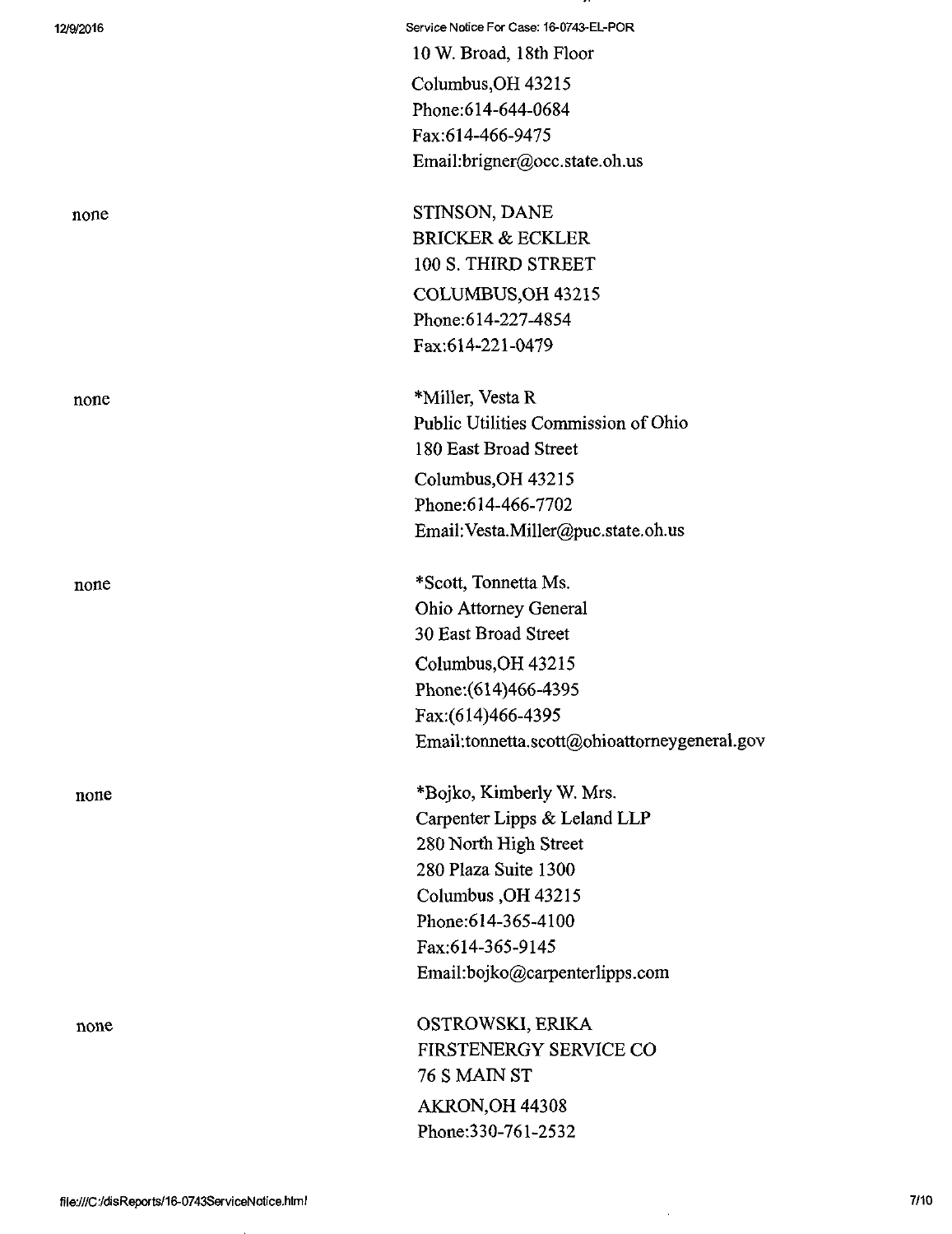| 12/9/2016 | Service Notice For Case: 16-0743-EL-POR    |
|-----------|--------------------------------------------|
| none      | *Oliker, Joseph E. Mr.                     |
|           | <b>IGS</b> Energy                          |
|           | 6100 Emerald Parkway                       |
|           | Dublin, OH 43016                           |
|           | Phone:614-659-5069                         |
|           | Email:joliker@igsenergy.com                |
| none      | *Coffey, Sandra                            |
|           | Public Utilities Commission of Ohio        |
|           | 180 E. Broad St.                           |
|           | Columbus, OH 43215                         |
|           | Phone: (614) 728-2516                      |
|           | Fax:(614) 728-8373                         |
|           | Email:Sandra.Coffey@puc.state.oh.us        |
| none      | *Kelter, Robert Mr.                        |
|           | Environmental Law & Policy Center          |
|           | 35 East Wacker Drive, Suite 1600           |
|           | Chicago, IL 60601                          |
|           | Phone: 312-795-3734                        |
|           | Fax:312-795-3730                           |
|           | Email:rkelter@elpc.org                     |
| none      | *Fleisher, Madeline                        |
|           | <b>Environmental Law and Policy Center</b> |
|           | 21 W. Broad St., Suite 500                 |
|           | Columbus, OH 43215                         |
|           | Phone: 614-670-5586                        |
|           | Email:mfleisher@elpc.org                   |
| none      | *Dunn, Carrie M Ms.                        |
|           | <b>FirstEnergy Service Company</b>         |
|           | 76 Main Street S                           |
|           | <b>Akron, OH 44308</b>                     |
|           | Phone: 330-761-2352                        |
|           | Fax:330-384-3875                           |
|           | Email:cdunn@firstenergycorp.com            |
|           |                                            |

PARTY OF RECORD ENVIRONMENTAL DEFENSE FUND

## INTERVENOR

NONE

### **ATTORNEY**

fi|e:///C :/disReports/16-0743ServiceNotice.htm I

 $\overline{a}$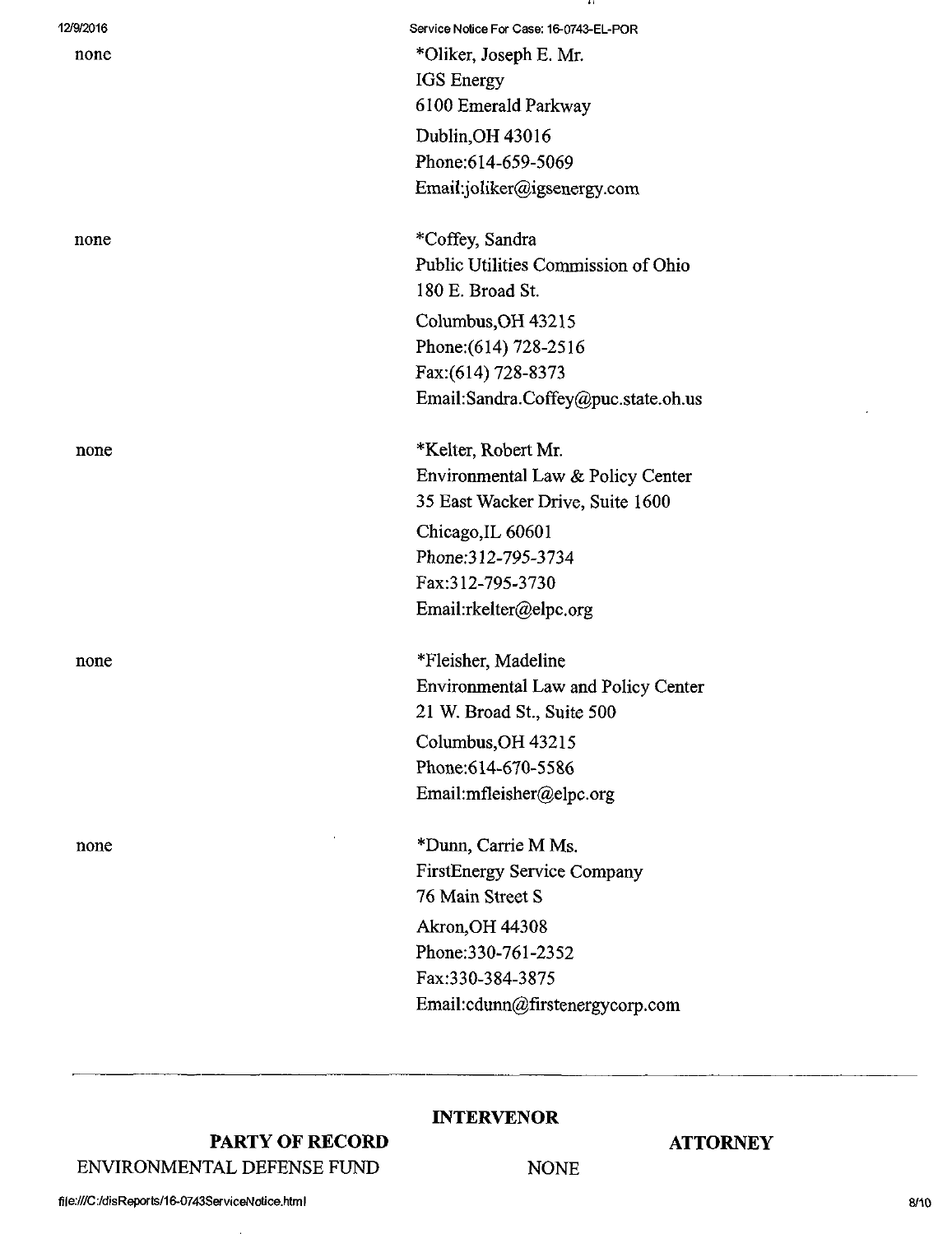| 12/9/2016                                                 | Service Notice For Case: 16-0743-EL-POR |
|-----------------------------------------------------------|-----------------------------------------|
| <b>JOHN FINNIGAN</b>                                      |                                         |
| <b>128 WINDING BROOK LANE</b>                             |                                         |
| TERRACE PARK, OH 45174                                    |                                         |
| Phone: 513-226-9558                                       |                                         |
| ENVIRONMENTAL LAW & POLICY CENTER                         | <b>NONE</b>                             |
| 35 E. WACKER DR                                           |                                         |
| <b>STE 1600</b>                                           |                                         |
| CHICAGO, IL 60601-2206                                    |                                         |
| Phone: 614-488-3301                                       |                                         |
| INDUSTRIAL ENERGY USERS OF OHIO GENERAL<br><b>COUNSEL</b> | *Pritchard, Matthew R. Mr.              |
| <b>SAMUEL C RANDAZZO</b>                                  | McNees Wallace & Nurick                 |
| MCNEES WALLACE & NURICK LLC FIFTH THIRD<br><b>CENTER</b>  | 21 East State Street #1700              |
| 21 EAST STATE ST 17TH FLOOR                               |                                         |
| COLUMBUS, OH 43215                                        | Columbus, OH 43215                      |
| Phone: (614) 469-8000                                     | Phone: 614-469-8000                     |
|                                                           | Fax:614-469-4653                        |
| Email:sam@mwncmh.com                                      | Email:mpritchard@mwncmh.com             |
| OHIO ENVIRONMENTAL COUNCIL                                | <b>NONE</b>                             |
| 1145 CHESAPEAKE AVE                                       |                                         |
| <b>STEI</b>                                               |                                         |
| COLUMBUS, OH 43212-2286                                   |                                         |
| Phone: (614) 487-7506                                     |                                         |
| Fax:(614) 487-7510                                        |                                         |
| OHIO HOSPITAL ASSOCIATION                                 | <b>NONE</b>                             |
| <b>RICHARD SITES</b>                                      |                                         |
| 155 E. BROAD STREET                                       |                                         |
| 3RD FLOOR                                                 |                                         |
| COLUMBUS, OH 43215-3620                                   |                                         |
| Phone: (614) 221-7614                                     |                                         |
| Fax:(614) 221-4771                                        |                                         |
| Email:RICK.SITES@OHIOHOSPITALS.ORG                        |                                         |
| OHIO MANUFACTURERS' ASSOCIATION                           | <b>NONE</b>                             |
| <b>33 N HIGH STREET</b>                                   |                                         |
| COLUMBUS, OH 43215                                        |                                         |
| Phone: (614) 224-5111                                     |                                         |
| Fax:(614) 224-1012                                        |                                         |
| Email:OMA@OHIOMFG.COM                                     |                                         |

 $\mathbf{u}$